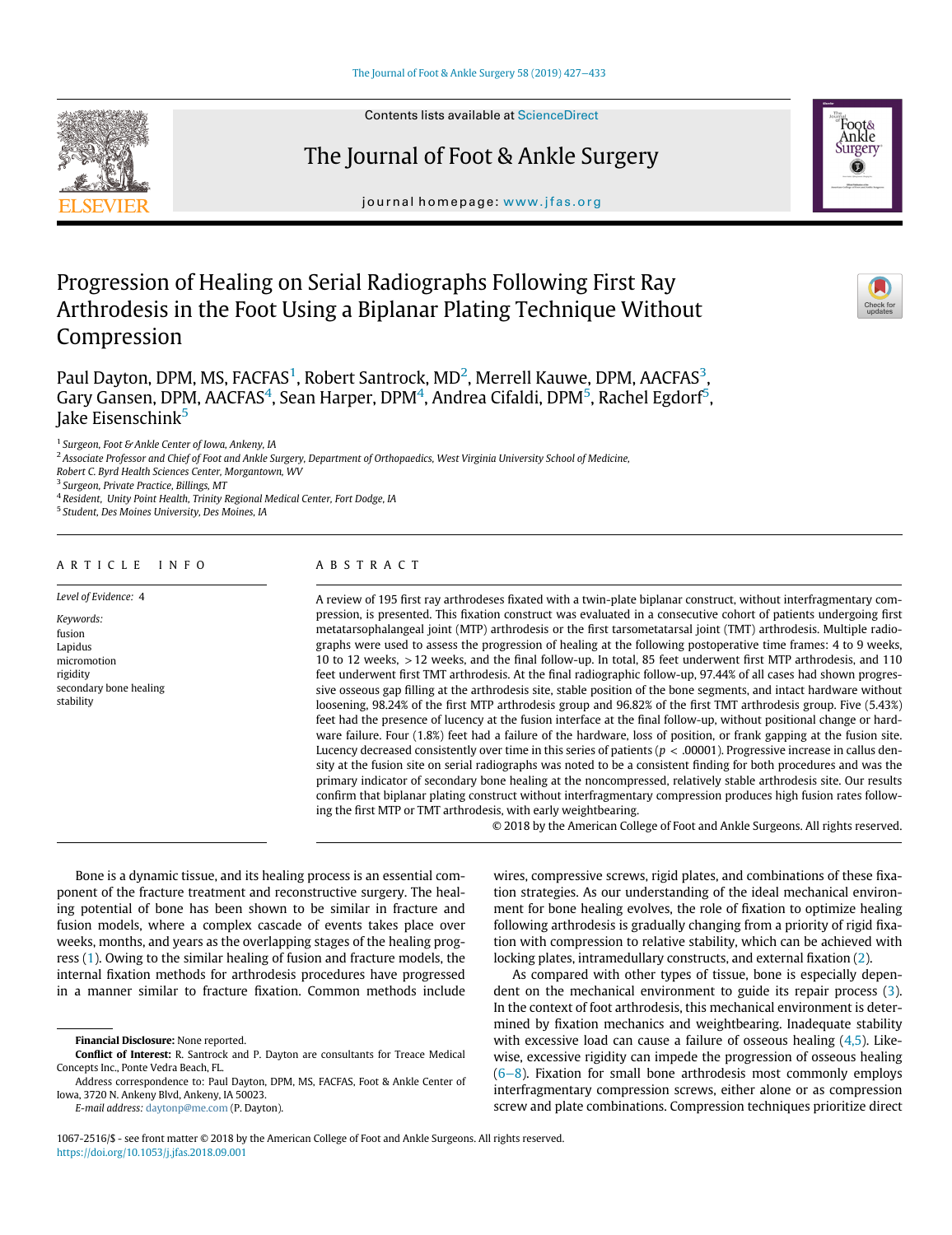osteosynthesis (primary bone healing) and by definition put the bone interface in a "rigid" state, which does not allow for micromotion and natural callus formation. Studies aiming to determine the optimal quality and quantity of interfragmentary motion to achieve bone healing have found cyclic compressive cycles that avoid the excessive shear force and torsion, increase the formation of periosteal callus, and increase the rate of osteosynthesis (9−[13](#page-6-0)).

A biplanar construct for the first tarsometatarsal joint (TMT) arthrodesis was tested previously for multiplanar stability during a single static load failure and a cyclic mechanical loading, against the traditional plate and screw constructs, and, in both models, the biplanar construct was found to be superior to the compression construct [\(14](#page-6-1)). This construct is the basis for our current clinical observation and utilizes 2 mini titanium plates along the axis of bone at 90° to each other, without interfragmentary compression. The purpose of the present study is to assess the progression of the clinical and osseous healing when biplanar fixation without interfragmentary compression, along with early weightbearing (beginning at approximately 5 days), is employed for the first metatarsophalangeal joint (MTP) arthrodesis and the first TMT arthrodesis procedures. We hypothesize that a stable but nonrigid, noncompressed biplane locking plate construct will allow for a progressive callus healing, resulting in a stable arthrodesis.

#### Patients and Methods

A review of consecutive patients undergoing the first MTP or TMT arthrodesis was performed from July 2011 to January 2017 by the senior author (P.D.). Institutional review board approval was obtained. Patients were identified using the electronic CPT codes 28297 and/or 28740 review and the manual search of surgery schedules (completed by G.G.). The inclusion criteria for the present review included the primary first MTP arthrodesis or the first TMT arthrodesis in patients aged > 18 years, using 1 of the 2 specific plate sets with nearly identical mechanical characteristics (A.L.P.S. Hand Fracture System, Zimmer Biomet, Warsaw, IN, and Control 360 System, Treace Medical Concepts, Inc., Ponte Vedra, FL). For case inclusion, the plates had to be placed in a 90° biplanar construct without interfragmentary compression screws. Additional inclusion criteria were available and adequate postoperative (at least 12 weeks after the procedure) dorsoplantar, medial oblique, and lateral weightbearing radiographs. Exclusion criteria were as follows: (1) revision arthrodesis, (2) fusion performed for a failed implant, (3) clinically significant neuropathy (which was defined as a patient with a past ulceration or charcot deformity), (4) surgery owing to an acute trauma, (5) patients aged  $\langle 18 \rangle$  years, (6) patients not having radiographs from at least 2 time intervals, and/or (7) patients not having radiographs past 10 weeks postoperatively. The first MTP arthrodesis was performed on patients with hallux valgus deformity, decreased first MTP range of motion, painful MTP range of motion, crepitation, instability, deformity, and/or radiographic findings consistent with osteoarthritis. The first TMT arthrodesis was performed on patients with clinical and radiographic findings of hallux valgus deformity or sagittal plane deformity (instability).

More than 1 weightbearing radiograph (dorsoplantar, medial oblique, or lateral) from each interval (at 4 to 9 weeks, 10 to 12 weeks,  $>$  12 weeks, and the final follow-up) were used to assess the radiographic healing, based on the following criteria: (1) the presence of lucency (lower radiographic attenuation than the surrounding bone) at the arthrodesis site that becomes progressively radiopaque, (2) the maintenance of the position of the arthrodesis segments, and (3) the evidence of stable hardware, without loosening or failure. The final determination of the radiographic healing was based on findings 1 to 3 described previously. The incidence of complications such as infection and wound problems and of return to shoe gear and normal activities of daily living were also obtained from a review of the medical records.

The radiographs were investigated and graded independently by 3 board-certified foot and ankle surgeons (author P.D. and 2 surgeons from the Des Moines University Foot and Ankle Clinic, who were not involved in the clinical care of the subjects in any way). Each of the investigators reviewed the digital pictures of the radiographs independently on a high-resolution computer monitor, with a research assistant (R.E. and/or J.E.) present to organize and record the raters' responses regarding the radiographic findings. Based on their "yes" and "no" answers to (1) the presence of lucency at the arthrodesis site that becomes progressively radiopaque, (2) the maintenance of the position of the arthrodesis segments, (3) the evidence of stable hardware without loosening or failure, and (4) osseous bone growth in  $>50\%$  of the arthrodesis site, the data were documented in a spreadsheet. The mean of the "yes" and "no" answers for each question at each time period was calculated separately for each physician. The  $\chi^2$  analysis was then performed, comparing each physician with one another for each question at each given time interval. The combined mean of all 3 physicians was calculated for each question at each time interval. These combined means were then compared across time intervals by using the  $\chi^2$ 

analysis. A  $p$  value <.05 (5%) was considered to indicate statistical significance. The raters' results for each of our 4 questions at each time frame were compared over the entire course of the study.

The surgical technique for the first MTP arthrodesis consisted of a dorsal linear incision medial to the extensor tendon. Direct dissection was carried down to the capsule without subcutaneous undermining, protecting the neurovascular structures in full-thickness subperiosteal skin flaps and preserving the blood supply. The capsule and periosteum were divided from the first MTP joint, exposing the articular surfaces. All cartilage and subchondral bone were resected using a rongeur and power burr, removing all cartilage and subchondral bone. Fusion site was contoured in a cup-andcone fashion to provide complete correction of the deformity in the transverse, sagittal, and frontal planes. Temporary fixation was carried out with a smooth Kirschner wire, followed by permanent fixation with 2 small locking plates placed dorsally at 90° to each other with the help of 4 2.5  $\times$  12 mm and 4 2.5  $\times$  14 mm screws applied unicortically through the locking plates. In general, this would be at the 10 o'clock and 2 o'clock positions, flanking the extensor hallucis longus tendon. Temporary fixation was then removed. The capsule and skin were closed. All patients were seen for their first postoperative visit within 5 days, and all bandages were removed, without further bandaging or splinting. Patients were allowed to shower their surgical site from this point forward. Patients were instructed to ambulate in a cast boot or a postoperative shoe from the first postoperative visit at 3 to 5 days but were advised to avoid excessive or high-impact activity.

The surgical technique for the TMT arthrodesis consisted of a dorsal incision approximately 6 cm in length at the interval between the extensor hallucis and tibialis anterior tendons. Direct dissection was carried out to the level of the periosteum, which was reflected off the surfaces of the metatarsal and medial cuneiform. Following this, the sagittal saw was used to resect the articular surfaces of both the medial cuneiform and the first metatarsal base. The joint surfaces were fenestrated with a drill. Temporary fixation with Kirschner wires maintained the correction of the deformity in the transverse, sagittal, and frontal planes. Following the clinical and fluoroscopic assessment, 2 small locking plates were inserted with  $4.2.5 \times 12$  mm and  $4.4$  $2.5 \times 14$  mm locking screws applied unicortically through the locking plates positioned approximately 90° to each other. In general, the final positions of the plates were directly dorsal and directly medial on the TMT joint. The clinical and fluoroscopic examination showed a stable position of all hardware and the reduction of the deformity.

#### Results

A total of 249 cases were identified through electronic CPT code review and the manual search of surgery schedules. A clinical and radiographic review of 195 feet was carried out after the application of the inclusion and exclusion criteria. Sixteen cases were excluded because their medical records were not available or not complete, 20 cases were excluded for the lack of radiographs beyond the 11-week point, 4 were a revision of other procedures not using biplanar plating, 3 were patients with acute trauma, 3 had a graft placed, 4 had biplanar plating but not the plate systems specified, and 4 had clinically significant neuropathy for a total number excluded of 54 (22%) of 249 cases. The mean patient age for the MTP arthrodesis and the TMT arthrodesis was 59 (range 22 to 80) years and 34 (range 12 to 69) years, respectively. The median and mean times of the last follow-up of the MTP study group and the TMT study group were 30 weeks and 38 (range 12 to 240) weeks, respectively, and the median and mean times for the radiographic evaluation of the MTP study group and the TMT study group were 32 weeks and 45 (range 12 to 200) weeks, respectively. A total of 29 patients were active smokers, and 9 patients had well-controlled diabetes.

The radiographic assessments of the 3 surgeons can be seen in [Tables 1](#page-2-0)−3 (all statistical analysis was performed by R.E.). After sequential data analysis, substantial inconsistencies were found in the application of the reading guidelines by the third investigator. We have included the third investigator's data in [Table 4](#page-3-0) but omitted these data points in the final data analysis [\(Table 5](#page-3-1)) for the following reason: there were inconsistencies in the application of the reading guidelines, which resulted in values statistically different ( $p < .00001$  and  $p < .00001$ ) from the values by the other 2 raters, which were statistically consistent  $(p = 0.521)$ . A review of every instance that showed disagreement was undertaken, and we confirmed that the ratings were not consistent with the radiographic findings. Inclusive of this investigator's ratings, 92.7% of feet would be rated as healed. The presence of lucency of the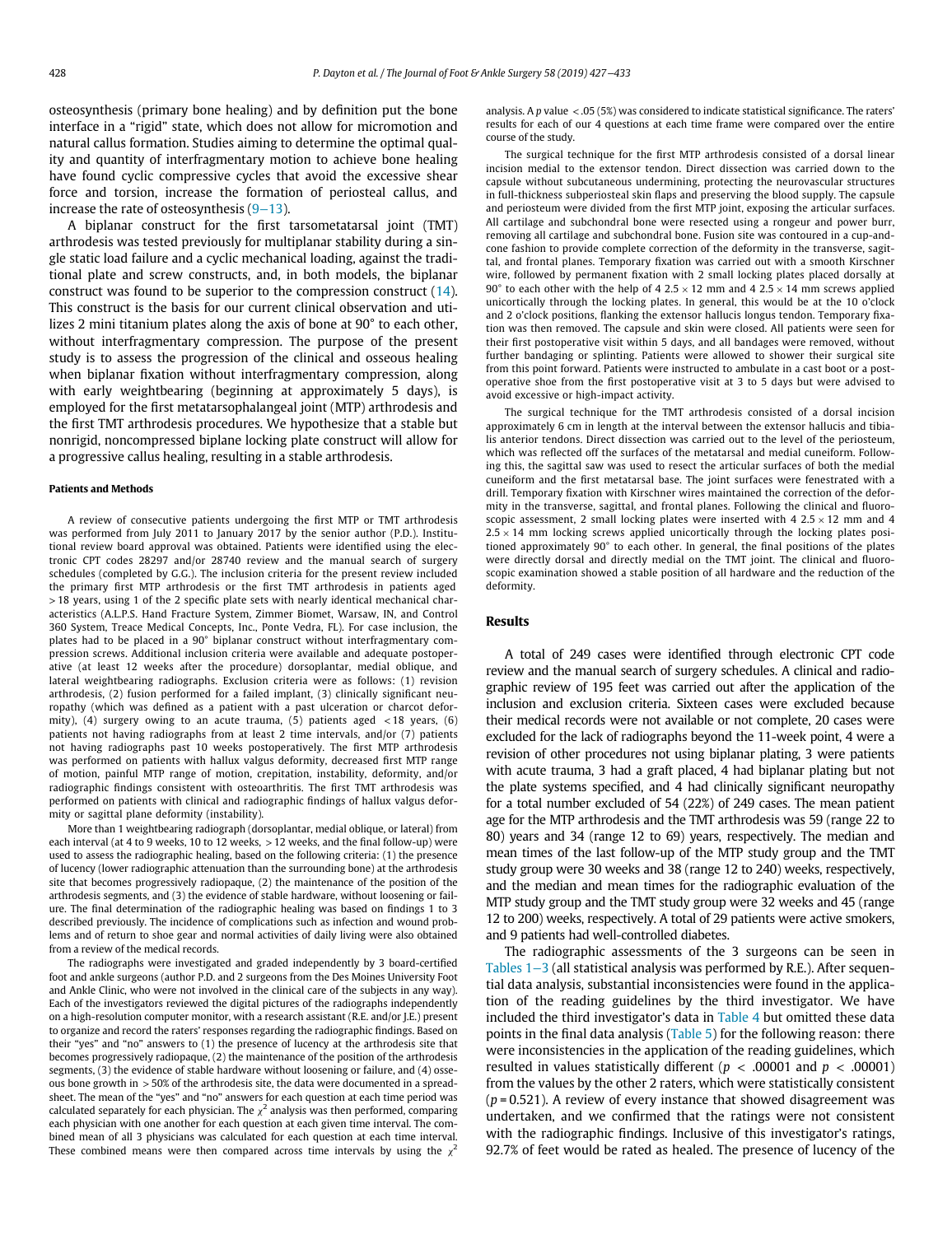### <span id="page-2-0"></span>Table 1

Percentage of patients who fit into each of the categories from the first surgeon (P.D.) (N = 195)

| Weeks           | Questions                                                        | <b>MTP Arthrodesis</b> |                | <b>TMT Arthrodesis</b> |                | Total*   |                |
|-----------------|------------------------------------------------------------------|------------------------|----------------|------------------------|----------------|----------|----------------|
|                 |                                                                  | Yes                    | N <sub>o</sub> | Yes                    | N <sub>o</sub> | Yes      | N <sub>o</sub> |
| 6               | Presence of lucency?                                             | 58.02                  | 41.98          | 53.85                  | 46.15          | 55.68    | 44.32          |
|                 | Hardware failure or loosening?                                   | $\Omega$               | 100            | $\Omega$               | 100            | $\Omega$ | 100            |
| 12              | Presence of lucency?                                             | 18.57                  | 81.43          | 32.65                  | 67.35          | 26.79    | 73.21          |
|                 | Stable position?                                                 | 100                    | $\Omega$       | 98.98                  | 1.02           | 99.40    | 0.60           |
|                 | Hardware failure or loosening?                                   | $\Omega$               | 100            | $\Omega$               | 100            | $\Omega$ | 100            |
|                 | Increase in radiodensity and trabecular pattern?                 | 95.71                  | 4.29           | 96.94                  | 3.06           | 96.43    | 3.57           |
| 26              | Presence of lucency?                                             | 7.69                   | 92.31          | 11.11                  | 88.89          | 9.49     | 90.51          |
|                 | Stable position?                                                 | 100                    | $\Omega$       | 98.61                  | 1.39           | 99.27    | 0.73           |
|                 | Hardware failure or loosening?                                   | 1.54                   | 98.46          | $\Omega$               | 100            | 0.73     | 99.27          |
|                 | Increase in radiodensity and trabecular pattern?                 | 98.46                  | 1.54           | 97.22                  | 2.78           | 97.81    | 2.19           |
| 52              | Presence of lucency?                                             | 5.13                   | 94.87          | 3.70                   | 96.30          | 4.35     | 95.65          |
|                 | Stable position?                                                 | 100                    | $\Omega$       | 98.15                  | 1.85           | 98.91    | 1.09           |
|                 | Hardware failure or loosening?                                   | $\Omega$               | 100            | 1.85                   | 98.15          | 1.09     | 98.91          |
|                 | Increase in radiodensity and trabecular pattern?                 | 97.44                  | 2.56           | 98.15                  | 1.85           | 97.83    | 2.17           |
| Final follow-up | Is there osseous bone growth in $>$ 50% of the arthrodesis site? | 96.47                  | 3.53           | 97.27                  | 2.73           | 96.92    | 3.08           |

<span id="page-2-1"></span>Abbreviations: MTP, metatarsophalangeal joint; TMT, tarsometatarsal joint.

\* Total refers to the results of the MTP and TMT arthrodeses.

# Table 2

Percentage of patients who fit into each of the categories from the second surgeon  $(EM.)$   $(N = 195)$ 

| Weeks           | Questions                                                        | <b>MTP Arthrodesis</b> |                | <b>TMT Arthrodesis</b> |                | Total* |                |
|-----------------|------------------------------------------------------------------|------------------------|----------------|------------------------|----------------|--------|----------------|
|                 |                                                                  | Yes                    | N <sub>o</sub> | Yes                    | N <sub>o</sub> | Yes    | N <sub>o</sub> |
| 6               | Presence of lucency?                                             | 67.90                  | 32.10          | 47.12                  | 52.88          | 56.22  | 43.78          |
|                 | Hardware failure or loosening?                                   | 1.23                   | 98.77          | 1.92                   | 98.08          | 1.62   | 98.38          |
| 12              | Presence of lucency?                                             | 41.43                  | 58.57          | 28.57                  | 71.43          | 33.93  | 66.07          |
|                 | Stable position?                                                 | 100                    | $\Omega$       | 98.98                  | 1.02           | 99.40  | 0.60           |
|                 | Hardware failure?                                                | 2.86                   | 97.14          | 1.02                   | 98.98          | 1.79   | 98.21          |
|                 | Increase in radiodensity and trabecular pattern?                 | 98.57                  | 1.43           | 98.98                  | 1.02           | 98.81  | 1.19           |
| 26              | Presence of lucency?                                             | 15.38                  | 84.62          | 9.72                   | 90.28          | 12.41  | 87.59          |
|                 | Stable position?                                                 | 100                    | $\Omega$       | 98.61                  | 1.39           | 99.27  | 0.73           |
|                 | Hardware failure or loosening?                                   | 3.08                   | 96.92          | 2.78                   | 97.22          | 2.92   | 97.08          |
|                 | Increase in radiodensity and trabecular pattern?                 | 96.92                  | 3.08           | 98.61                  | 1.39           | 97.81  | 2.19           |
| 52              | Presence of lucency?                                             | 10.26                  | 89.74          | 3.70                   | 96.30          | 6.52   | 93.48          |
|                 | Stable position?                                                 | 100                    | $\Omega$       | 98.15                  | 1.85           | 98.91  | 1.09           |
|                 | Hardware failure or loosening?                                   | 2.56                   | 97.44          | 1.85                   | 98.15          | 2.17   | 97.83          |
|                 | Increase in radiodensity and trabecular pattern?                 | 97.44                  | 2.56           | 98.15                  | 1.85           | 97.83  | 2.17           |
| Final follow-up | Is there osseous bone growth in $>$ 50% of the arthrodesis site? | 100                    | $\Omega$       | 96.36                  | 3.64           | 97.95  | 2.05           |

<span id="page-2-2"></span>Abbreviations: MTP, metatarsophalangeal joint; TMT, tarsometatarsal joint.

\* Total refers to the results of the MTP and TMT arthrodeses.

#### Table 3

Percentage of patients who fit into each of the categories from the third surgeon (J.M.) (N = 195)

| Weeks           | Questions                                                        | <b>MTP Arthrodesis</b> |                | <b>TMT Arthrodesis</b> |                | Total*   |                |
|-----------------|------------------------------------------------------------------|------------------------|----------------|------------------------|----------------|----------|----------------|
|                 |                                                                  | Yes                    | N <sub>o</sub> | Yes                    | N <sub>o</sub> | Yes      | N <sub>o</sub> |
| 6               | Presence of lucency?                                             | 93.83                  | 6.17           | 96.15                  | 3.85           | 95.14    | 4.86           |
|                 | Hardware failure or loosening?                                   | 2.47                   | 97.53          | 0.96                   | 99.04          | 1.62     | 98.38          |
| 12              | Presence of lucency?                                             | 82.86                  | 17.14          | 88.78                  | 11.22          | 86.31    | 13.69          |
|                 | Stable position?                                                 | 100                    | $\Omega$       | 100                    |                | 100      | $\Omega$       |
|                 | Hardware failure or loosening?                                   | 1.43                   | 98.57          | 2.04                   | 97.96          | 1.79     | 98.21          |
|                 | Increase in radiodensity and trabecular pattern?                 | 100                    | $\Omega$       | 100                    |                | 100      | $\Omega$       |
| 26              | Presence of lucency?                                             | 66.15                  | 33.85          | 54.17                  | 45.83          | 59.85    | 40.15          |
|                 | Stable position?                                                 | 100                    | $\Omega$       | 100                    | $\Omega$       | 100      | $\Omega$       |
|                 | Hardware failure or loosening?                                   | $\Omega$               | 100            | 1.39                   | 98.61          | 0.73     | 99.27          |
|                 | Increase in radiodensity and trabecular pattern?                 | 100                    | $\Omega$       | 98.61                  | 1.39           | 99.27    | 0.73           |
| 52              | Presence of lucency?                                             | 46.15                  | 53.85          | 27.78                  | 72.22          | 34.78    | 65.22          |
|                 | Stable position?                                                 | 100                    | $\Omega$       | 100                    | $\Omega$       | 100      | $\Omega$       |
|                 | Hardware failure or loosening?                                   | $\mathbf{0}$           | 100            | $\mathbf{0}$           | 100            | $\Omega$ | 100            |
|                 | Increase in radiodensity and trabecular pattern?                 | 97.44                  | 2.56           | 100                    | $\Omega$       | 98.91    | 1.09           |
| Final follow-up | Is there osseous bone growth in $>$ 50% of the arthrodesis site? | 84.71                  | 15.29          | 81.82                  | 18.18          | 83.08    | 16.92          |

<span id="page-2-3"></span>Abbreviations: MTP, metatarsophalangeal joint; TMT, tarsometatarsal joint.

\* Total refers to the results of the MTP and TMT arthrodeses.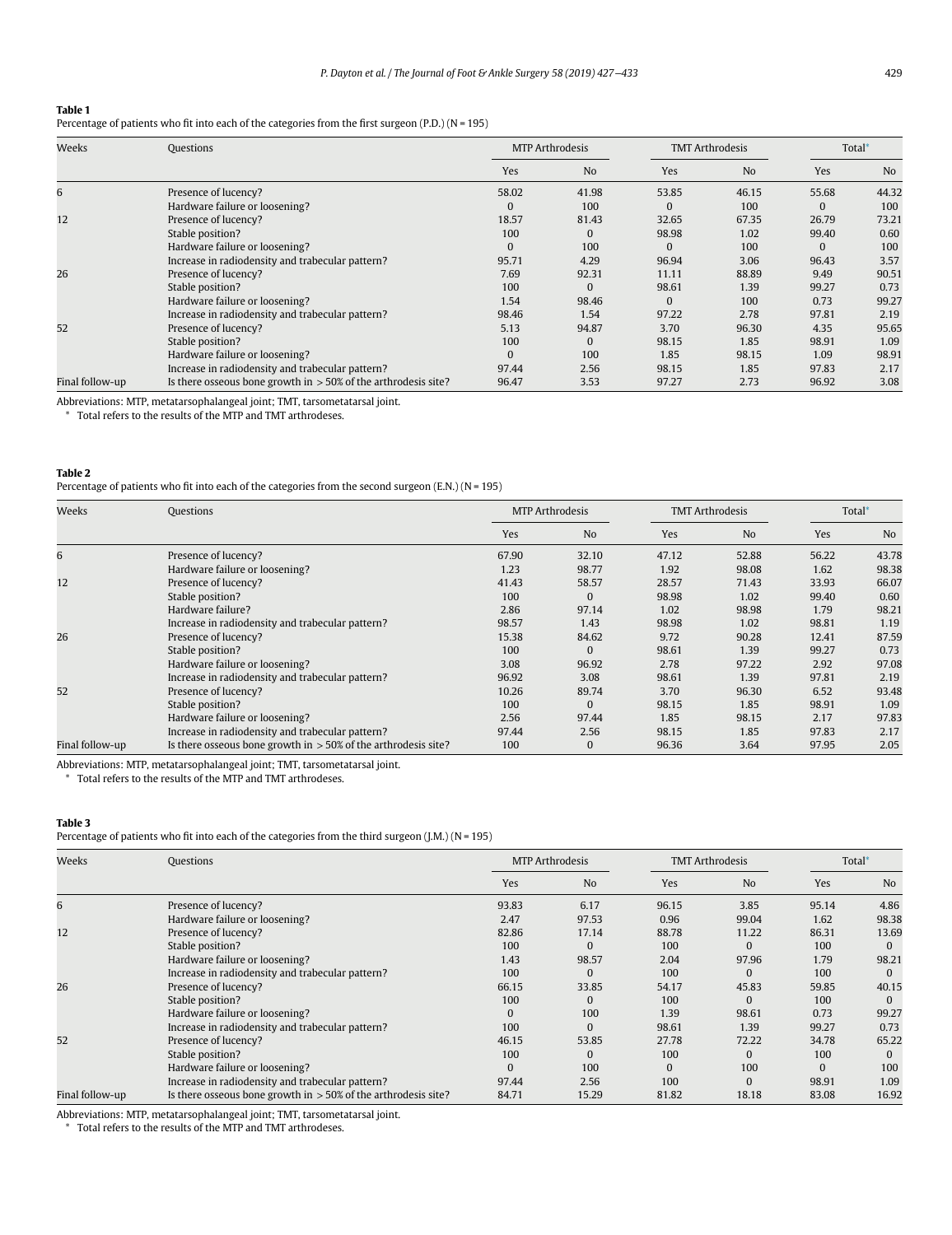#### <span id="page-3-0"></span>Table 4

Percentage of patients who fit into each of the categories after readings from all surgeons were averaged by the mean and tallied (N = 195)

| Weeks           | Questions                                                        | <b>MTP Arthrodesis</b> |                | <b>TMT Arthrodesis</b> |                | Total* |                |
|-----------------|------------------------------------------------------------------|------------------------|----------------|------------------------|----------------|--------|----------------|
|                 |                                                                  | Yes                    | N <sub>o</sub> | Yes                    | N <sub>o</sub> | Yes    | N <sub>0</sub> |
| 6               | Presence of lucency?                                             | 73.25                  | 26.75          | 65.71                  | 34.29          | 69.01  | 30.99          |
|                 | Hardware failure or loosening?                                   | 1.23                   | 98.77          | 0.96                   | 99.04          | 1.08   | 98.92          |
| 12              | Presence of lucency?                                             | 47.62                  | 52.38          | 50                     | 50             | 49.01  | 50.99          |
|                 | Stable position?                                                 | 100                    | $\Omega$       | 99.32                  | 0.68           | 99.60  | 0.40           |
|                 | Hardware failure or loosening?                                   | 1.43                   | 98.57          | 1.02                   | 98.98          | 1.19   | 98.81          |
|                 | Increase in radiodensity and trabecular pattern?                 | 98.10                  | 1.90           | 98.64                  | 1.36           | 98.41  | 1.59           |
| 26              | Presence of lucency?                                             | 29.74                  | 70.26          | 25                     | 75             | 27.25  | 72.75          |
|                 | Stable position?                                                 | 100                    | $\Omega$       | 99.07                  | 0.93           | 99.51  | 0.49           |
|                 | Hardware failure or loosening?                                   | 1.54                   | 98.46          | 1.39                   | 98.61          | 1.46   | 98.54          |
|                 | Increase in radiodensity and trabecular pattern?                 | 98.46                  | 1.54           | 98.15                  | 1.85           | 98.30  | 1.70           |
| 52              | Presence of lucency?                                             | 20.51                  | 79.49          | 11.32                  | 88.68          | 15.22  | 84.78          |
|                 | Stable position of the arthrodesis?                              | 100                    | $\Omega$       | 98.74                  | 1.26           | 99.28  | 0.72           |
|                 | Hardware failure or loosening?                                   | 0.85                   | 99.15          | 1.26                   | 98.74          | 1.09   | 98.91          |
|                 | Increase in radiodensity and trabecular pattern?                 | 97.44                  | 2.56           | 98.74                  | 1.26           | 98.19  | 1.811          |
| Final follow-up | Is there osseous bone growth in $>$ 50% of the arthrodesis site? | 93.73                  | 6.27           | 91.82                  | 8.18           | 92.65  | 7.35           |

<span id="page-3-3"></span>Abbreviations: MTP, metatarsophalangeal joint; TMT, tarsometatarsal joint.

Total refers to the results of the MTP and TMT arthrodeses.

#### <span id="page-3-1"></span>Table 5

Percentage of patients who fit into each of the categories after ratings from the first and second surgeons (P.D., E.N.) were averaged by the mean and tallied (N = 195)

| Weeks           | Questions                                                        | <b>MTP Arthrodesis</b> |                | <b>TMT Arthrodesis</b> |                | Total* |                |
|-----------------|------------------------------------------------------------------|------------------------|----------------|------------------------|----------------|--------|----------------|
|                 |                                                                  | Yes                    | N <sub>o</sub> | Yes                    | N <sub>o</sub> | Yes    | N <sub>0</sub> |
| 6               | Presence of lucency?                                             | 62.96                  | 37.04          | 50.48                  | 49.52          | 55.95  | 44.05          |
|                 | Hardware failure or loosening?                                   | 0.62                   | 99.38          | 0.96                   | 99.04          | 0.81   | 99.19          |
| 12              | Presence of lucency?                                             | 30                     | 70             | 30.61                  | 69.39          | 30.36  | 69.64          |
|                 | Stable position?                                                 | 100                    | $\Omega$       | 98.98                  | 1.02           | 99.40  | 0.60           |
|                 | Hardware failure or loosening?                                   | 1.43                   | 98.57          | 0.51                   | 99.49          | 0.89   | 99.11          |
|                 | Increase in radiodensity and trabecular pattern?                 | 97.14                  | 2.86           | 97.96                  | 2.04           | 97.62  | 2.38           |
| 26              | Presence of lucency?                                             | 11.54                  | 88.46          | 10.42                  | 89.58          | 10.95  | 89.05          |
|                 | Stable position?                                                 | 100                    | $\Omega$       | 98.61                  | 1.39           | 99.27  | 0.73           |
|                 | Hardware failure or loosening?                                   | 2.308                  | 97.69          | 1.39                   | 98.61          | 1.82   | 98.18          |
|                 | Increase in radiodensity and trabecular pattern?                 | 97.69                  | 2.31           | 97.92                  | 2.08           | 97.81  | 2.19           |
| 52              | Presence of lucency?                                             | 7.69                   | 92.31          | 3.77                   | 96.23          | 5.43   | 94.56          |
|                 | Stable position?                                                 | 100                    | $\Omega$       | 98.11                  | 1.89           | 98.91  | 1.09           |
|                 | Hardware failure or loosening?                                   | 1.28                   | 98.72          | 1.89                   | 98.11          | 1.63   | 98.37          |
|                 | Increase in radiodensity and trabecular pattern?                 | 97.44                  | 2.56           | 98.11                  | 1.89           | 97.83  | 2.17           |
| Final follow-up | Is there osseous bone growth in $>$ 50% of the arthrodesis site? | 98.24                  | 1.76           | 96.82                  | 3.18           | 97.44  | 2.56           |

<span id="page-3-4"></span>\* Total refers to the results of the MTP and TMT arthrodeses.

fusion site was decreased by a statistically significant amount ( $p <$ .00001) at  $\alpha$  = 0.05 over the course of the study if the third investigator's results had been included in the final data analysis.

At the final radiographic follow-up, 97.4% of all cases had shown progressive gap filling, stable position of the bone segments, intact hardware without loosening, and osseous bone filling at the arthrodesis site. This included 98.2% of the first MTP arthrodesis cases and 96.8% of the first TMT arthrodesis group. Five (5.4%) feet had the presence of a faint lucency at the fusion interface at the final follow-up, without positional change or hardware failure. Four (1.8%) feet had a failure of the

## <span id="page-3-2"></span>Table 6

Results of radiographic assessment reported in ranges of percentage over time for the specific assessments listed, reported separately and combined for MTP and TMT arthrode $ses (N = 195)$ 

| Assessment                                                                                                        | <b>MTP</b><br>Arthrodesis (%)         | <b>TMT</b><br>Arthrodesis (%)                    | Total $(\%)^*$                                   |
|-------------------------------------------------------------------------------------------------------------------|---------------------------------------|--------------------------------------------------|--------------------------------------------------|
| Maintenance of stable position<br>Hardware failure or loosening<br>Increasing radiodensity/<br>trabecular pattern | 100<br>0.62 to 2.31<br>97.14 to 97.69 | 98.15 to 98.98<br>0.51 to 1.85<br>97.92 to 98.15 | 98.91 to 99.40<br>0.81 to 1.82<br>97.62 to 97.83 |

<span id="page-3-6"></span><span id="page-3-5"></span>\* Total refers to the results of the MTP and TMT arthrodeses.

hardware, loss of position, or frank gapping at the fusion site at 26 weeks. Lucency decreased consistently over time in this series of patients ( $p < .00001$ ). Lucency was significantly different (at  $\alpha < 0.05$ ) between weeks 6 versus 12, 12 versus 26, and 26 versus 52, all showing improvement or gap filling at the fusion site for both the MTP arthrodesis patients and the TMT arthrodesis patients. Over the course of the study, the total failure percentage stayed between 0.8% and 1.8%, the stable percentage stayed between 98.9% and 99.4% [\(Tables 6 and 7\)](#page-3-2), and the percentage that had a progressive increase in the radiodensity and trabecular patterns ranged from 97.6% and 97.8%.

### Table 7

Results of  $\chi^2$  test for change in lucency at specified times during the postoperative period  $(N = 195)$ 

| Comparison by weeks | <b>MTP Arthrodesis</b> | <b>TMT Arthrodesis</b>  | Total            |
|---------------------|------------------------|-------------------------|------------------|
|                     | <i>p</i> Value         | <i>p</i> Value          | p Value*         |
| 6 versus 12         | $< .00001^+$           | $.000049*$              | < .00001         |
| 12 versus 26        | $.000204^{\dagger}$    | $< .00001$ <sup>*</sup> | < .00001         |
| 26 versus 52        | .404                   | .053                    | $.045^{\dagger}$ |

Total refers to the results of the MTP and TMT arthrodeses.

 $\dagger$  Significant result ( $\alpha$  < 0.05).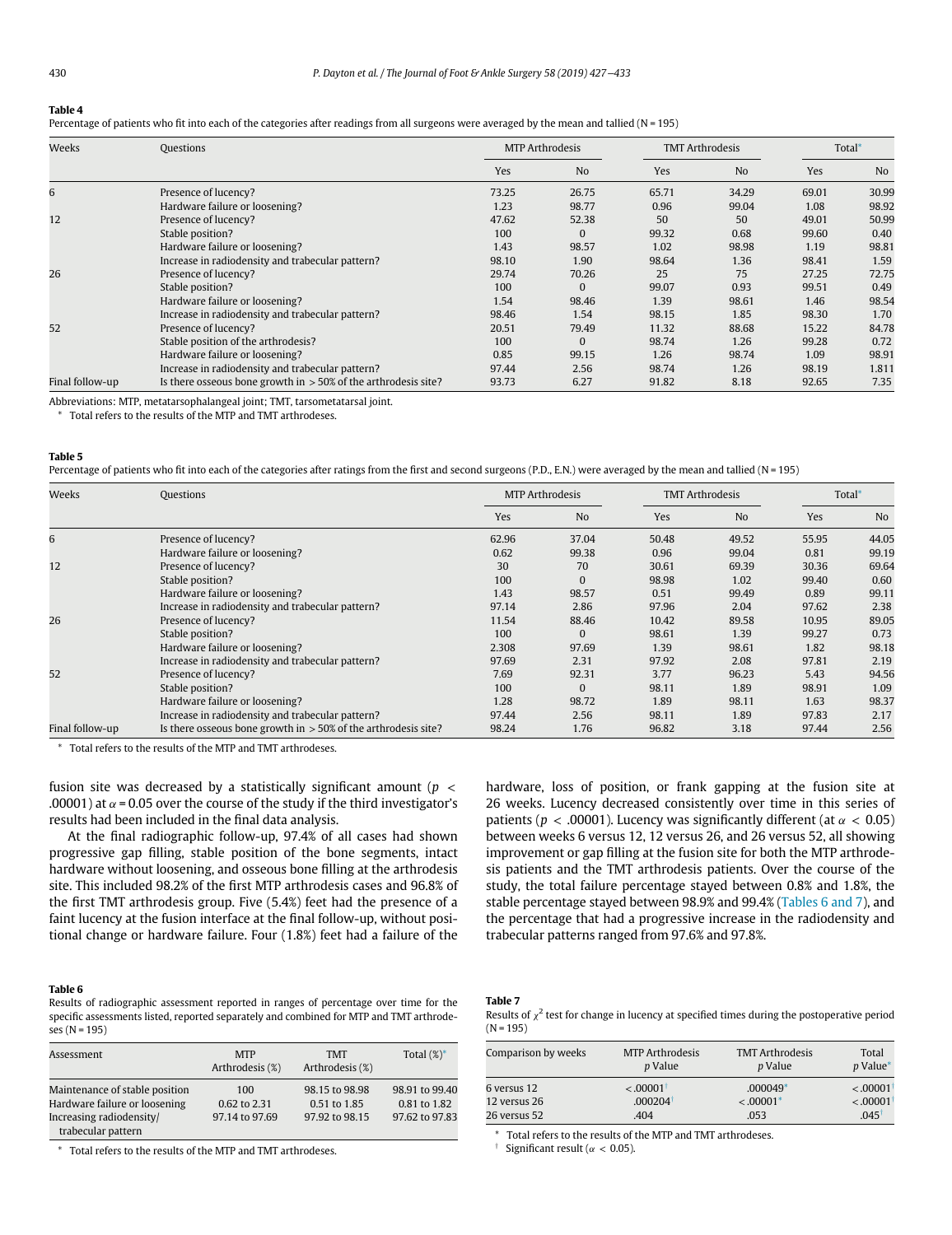

Fig. 1. First tarsometatarsal joint arthrodesis healing progression. Note the progressive filling in of the arthrodesis gap over time.

Postoperative complications necessitating reoperation included 5 hardware removals (1 MTP arthrodesis and 4 TMT arthrodesis) for prominent or painful hardware and 1 reoperation for complete displacement of hardware from bone, which resolved uneventfully with the reoperation and repair with biplanar plating, for a reoperative intervention rate of 3.1%. There were 16 unique cases of superficial wound complications, consisting of 12 superficial infections and 7 wound dehiscence or suture responses, for a superficial skin complication rate of 8.2%. One incision and drainage with culture was performed in the office, with complete resolution of symptoms and healing without further surgery. All superficial infections demonstrated complete resolution with oral antibiotics, and no deep tissue infections requiring operative intervention or intravenous antibiotics occurred. All superficial skin complications resolved uneventfully with appropriate officebased therapy.

### Discussion

This review demonstrates that a biplanar plating construct without a compression screw can provide the appropriate mechanical environment to allow bone healing following the first MTP or TMT arthrodesis, when the patients are allowed protected early weightbearing by using a fracture boot. The rates of union were similar to the reports on union following compression fixation for these procedures [\(15](#page-6-2)−18). As our knowledge and understanding of optimal biologic bone healing has expanded, the fixation constructs used for fracture and arthrodesis healing have evolved. Traditional rigid fixation constructs rely on a static compressive load at the bone-to-bone interface to produce friction and achieve absolute stability. This type of fixation construct utilizes compression screws to develop interfragmentary friction, which provides resistance to the displacement of the bone segments. However, this philosophy of internal fixation allows for only direct or primary bone healing, without callus formation. The traditional goal of producing primary healing over secondary healing with callus formation has recently been called into question, because callus healing (natural healing) achieves biologic stability quicker than the primary healing, especially with mechanical loading of the site, which is seen with early weightbearing, as will be discussed in the next paragraph.

A mechanical environment of relative stability, as opposed to rigidity, allows controlled micromotion at the bone-to-bone interface and leads to secondary bone healing by callus formation. Secondary healing has been shown to increase the cross-sectional stability of the healing site and decrease time to healing ([2,19](#page-5-1)). In 2004, Hente et al [\(12](#page-6-3)) used tibial osteotomies in sheep to demonstrate that micromotion in the form of cyclic compressive displacement allowed for significantly more callus formation and a stronger healing construct. In 2017, a standardized large animal model was used to compare the use of a compression plate and an active plate (which allowed for controlled micromotion); it was found that, at 9 weeks, the active plate cohort had a 6 times larger callus area and had recovered 42% more of their strength than their compression plate counterparts [\(20](#page-6-4)). The use of compression screws to create static compression at a healing site does not permit cyclic compressive displacement to allow for secondary bone healing. Further, osteotomies have been shown to heal with 68% more callus formation when using a titanium plate as compared with stainless steel plates, which exhibit twice as much stiffness ([21\)](#page-6-5).

Multiplanar stability at the bone-to-bone interface can be obtained without static compression or rigidity by using biplanar plating. Studies of biplanar plating in humerus fractures have determined that parallel locking plates oriented 90° to 180° from each other are able to achieve multiplane stability while avoiding the excessive rigidity seen with compression fixation [\(22](#page-6-6)−24). In addition to the mechanical advantages of biplanar plating, the elimination of the interfragmentary compression screw allows for the maximal surface area contact at the fusion site, increasing the potential healing surface area. This property of the fixation construct may be contributing to the high fusion rates demonstrated in this study.

Many studies on bone healing evaluate the surgical site at 1 specific time point during recovery. This common practice may not fully define the actual healing of the site, especially when tightly compressed surfaces are evaluated using standard radiographs. In the case of arthrodesis procedures, the most consistently used measure of union is the continuity of the trabecular pattern across the arthrodesis segments, observed on radiograph, which is subjective and not always accurate. Recent computed tomographic (CT) studies have called into question the accuracy of the radiographic evaluation of osseous union, showing that the radiographic assessment of the extent of healing in both forefoot and hindfoot arthrodeses shows poor agreement when compared with the CT findings [\(25](#page-6-7)). Although radiographs are unable to evaluate the extent of healing that has taken place at an individual time point, progressive healing with increasing radiodense bridging and decreasing radiolucency is observable with serial radiographs. Progressive callus formation was observed in the present study, indicated by the fact that the lucency was seen at the fusion interface in the early points of recovery that are progressively obliterated over time. The presence of lucency during the healing process most likely indicated that immature callus was present at the fusion site. A strong indication of healing was a progressive decrease in lucency through time, indicative of the maturation of callus within the fusion site. Lucency was present in 56.0% of all feet at 6 weeks, 30.4% at 12 weeks, 11% at 26 weeks, and 5.4% at the final follow-up; these results were statistically significant at a  $p < .00001$ , indicating that osseous bridging and gap filling are occurring. Gap filling was present in > 97.1% of all radiographs at the 12, 26, and 52-week intervals, indicating that the mechanical environment produced by the biplanar plating construct does enable callus formation throughout the course of healing. The low rate of hardware failure leads to the conclusion that this biplane plating construct possesses the strength to uphold the mechanical demands of early weightbearing during recovery.

With compression fixation, a gap at a compressed surface is not seen; therefore, it is impossible to assess the degree of bone healing with surety at that point in time. In other words, a lack of gap does not assure us that primary healing is complete or inform of the rate at which it is progressing. The main indicator of healing with compression fixation is the absence of the separation of the surfaces over time, but as noted previously, this infers that the bone repair is occurring but cannot assure the stage to which healing has reached. There is no direct positive radiographic finding of the primary osseous healing. The biplanar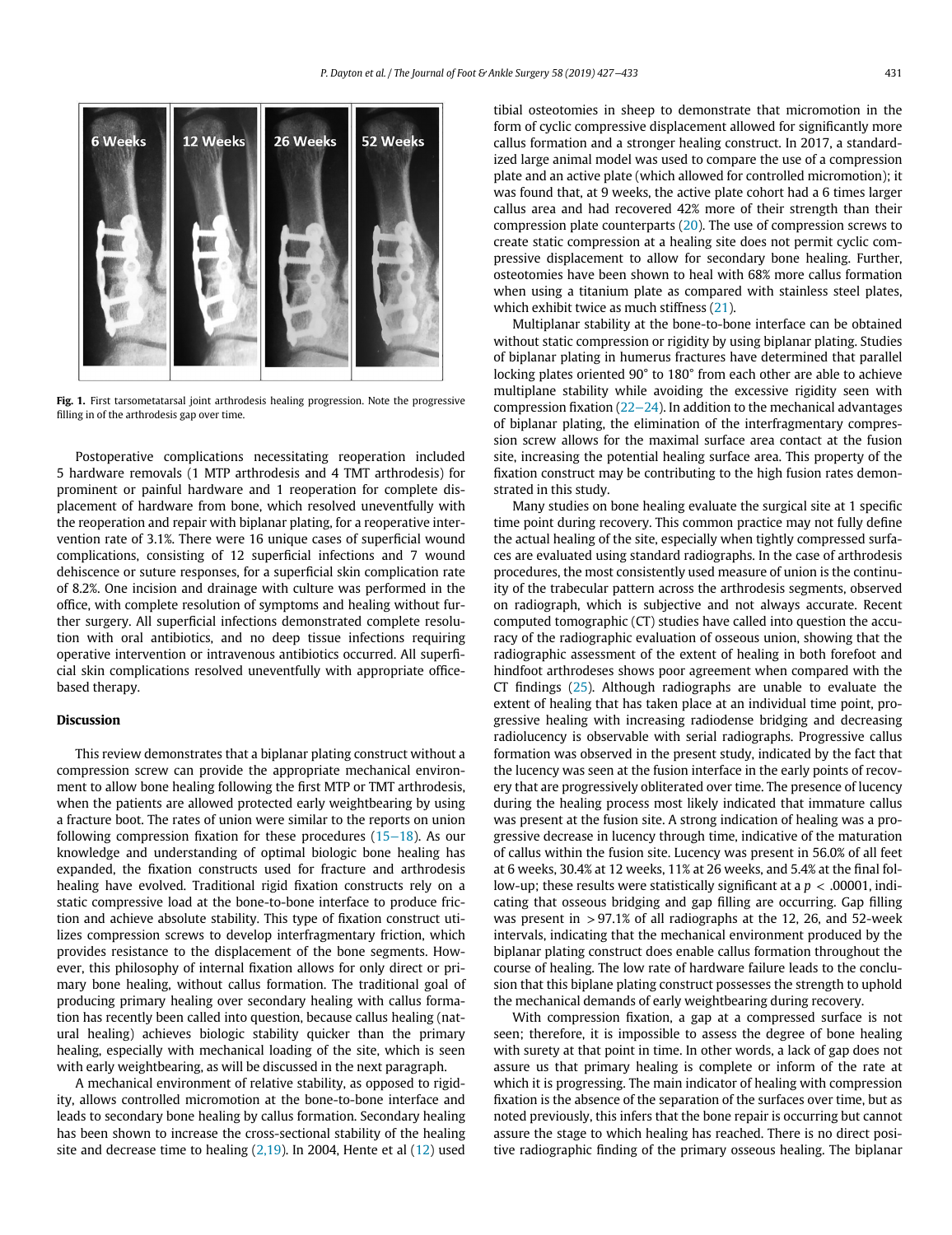6 Weeks 12 Weeks 26 Weeks 52 Weeks

Fig. 2. First metatarsalphalangeal joint arthrodesis healing progression. Note the progressive filling in of the arthrodesis gap over time

plating construct described in this study allows for an excellent visualization of the fusion site throughout the healing process, so that the direct observation of healing is progressing. Conversely, anatomic plating techniques with wide or large plates limit the ability to evaluate healing by obscuring a large portion of the fusion site, especially on anteroposterior radiographs, when the plates are placed dorsally, as is most common.

In this series, healing was evaluated on radiographs by considering 3 factors: the evidence of progressive gap filling, the lack of hardware loosening, and the maintenance of bone segment position. The final assessment of stable union was stable trabecular bone at the fusion site at the final follow up (with a final mean healing rate of 97.4%). Clinical indicators from the patients' medical record included resolution of pain at the surgical site and pain-free return to function. Multiple radiographs were evaluated for healing progression in series rather than individually, because these progressive changes assure us that healing is occurring over time. Owing to osteoclastic resorption that occurs during the trajectory of bone healing, a lucency at the fusion interface is commonly visualized when using a relatively stable noncompressed construct, and filling of the gap indicates secondary healing progress. This phenomenon, which is typically apparent on radiographs around weeks 6 to 12, can be mistaken for a delayed healing or the regression of healing when viewed independently. When using compression or frictionbased fixation, a visible gap at the early stages indicates fixation failure and at the late stages indicates failure of the fusion or healing of fracture. On the other hand, with noncompressed surfaces and callus healing, a lucency is expected, and progressive filling confirms healing. Signs of motion between the osseous segments, evidenced by hardware motion, failure of hardware, loss of position of the segments, and increasing lucency or gap at the fusion site, indicate failure or delay of union. Conversely, lack of motion and stable position on progressive radiographs are suggestive of union, particularly in our series, where immediate or early weightbearing was instituted. These results showed a consistent radiographic stability, without hardware failure, screw loosening, or positional change, with 99.4% being stable at 12 weeks, 99.3% being stable at 26 weeks, and 98.9% being stable at 52 weeks. The lack of clinical motion at the fusion site and the lack of pain and edema are also suggestive of union, because motion at the arthrodesis site would produce these symptoms. Patients were able to walk comfortably in a controlled ankle motion boot during recovery.

<span id="page-5-4"></span><span id="page-5-3"></span><span id="page-5-2"></span><span id="page-5-1"></span><span id="page-5-0"></span>The absolute amount of bridging required to definitively constitute a union is not yet established, but it has been suggested that 50% of bridging is a reasonable definition. A study by Coughlin et al  $(25)$  $(25)$  comparing CT with plain film radiograph assessing the amount of healing in hindfoot arthrodesis showed that the ongoing osseous bridging across the surface area of the joint continues until at least the 12-month mark. Assessing an arthrodesis as healed or fused at a finite point, especially early in the process of healing, may be the wrong way to approach the issue at hand, particularly with plain radiographic examination. Owing to this fact, we used a comparison of multiple time points to determine the healing progress. An arthrodesis could more accurately be characterized as clinically and radiographically stable with progressive healing changes rather than as healed or fused, particularly in the first year after the surgery. Because of the extended timing for complete osseous bridging, it is a necessity to have a construct that maintains stability over time and with weightbearing. The biplane construct described maintained stability with weightbearing throughout the course of gap filling, with a failure rate of 0.8% at 6 weeks, 0.9% at 12 weeks, 1.8% at 26 weeks, and 1.6% at 52 weeks.

As with all studies, our experimental design has limitations that may affect the conclusions brought forth. Readers should consider all potential bias and study limitations when they critically assess these findings. Radiographs were utilized in this study, which may not demonstrate the degree of osseous bridging accurately in all instances. In the past, the CT images have been shown to be superior to radiographs for the demonstration of radiographic bridging [\(25\)](#page-6-7). However, in clinical practice, radiographs are a more realistic imaging modality owing to cost and timing and are well suited for demonstrating progressive healing when the fixation construct allows visualization of the fusion site and can demonstrate progressive healing over time. The position at which the x-ray images were taken can affect the radiograph; therefore, in order to minimize this effect, we provided 2 radiograph views for the readers' evaluation at each time period. Subjectivity exists in the evaluation of radiographic findings, and there are variations between the opinions of providers. We attempted to control for the subjectivity by having multiple experienced surgeons evaluate the radiographs independently. We could also be criticized for omitting the results of 1 of the surgeons from the final data analysis, based on what we confirmed to be a deviation from the study protocol. We critically evaluated the inconsistent findings and feel confident in our analysis. Furthermore, we have included these data points for the third investigator, so that the readers can draw their own conclusions. Radiograph quality is important in clinical decision making. All of the x-ray images were not digital, which is a limitation in this study.

In conclusion, our results demonstrate the ability of a biplanar plating construct to provide reliable stability sufficient to withstand early weightbearing and return to function, resulting in progressive bone healing and ultimately stable fusion for the first MTP arthrodesis and first TMT arthrodesis procedures. Lucency at the arthrodesis site progressively decreased during the postoperative period for both the MTP and TMT arthrodeses, indicating progression of callus healing. Multiplane stability at the bone-to-bone interface can be obtained without static compression or rigidity by using a biplanar plating construct for the first MTP arthrodesis and first TMT arthrodesis procedures. Future research is needed to determine whether bone healing is stronger when biplanar plating is performed with or without a compression screw.

#### References

- 1. Kalfas IH. Principles of bone healing. Neurosurg Focus 2001;10:E1.
- 2. Perren SM. Evolution of the internal fi[xation of long bone fractures. The scienti](http://refhub.elsevier.com/S1067-2516(18)30405-8/sbref0002)fic basis of biological internal fi[xation: choosing a new balance between stability and](http://refhub.elsevier.com/S1067-2516(18)30405-8/sbref0002) [biology. J Bone Joint Surg Br 2002;84:1093](http://refhub.elsevier.com/S1067-2516(18)30405-8/sbref0002)–1110.
- 3. [Thompson WR, Rubin CT, Rubin J. Mechanical regulation of signaling pathways in](http://refhub.elsevier.com/S1067-2516(18)30405-8/sbref0003) [bone. Gene 2012;503:179](http://refhub.elsevier.com/S1067-2516(18)30405-8/sbref0003)–193.
- 4. [Carter DR, Vasu R, Harris WH. The plated femur: relationships between the changes](http://refhub.elsevier.com/S1067-2516(18)30405-8/sbref0004) [in bone stresses and bone loss. Acta Orthop Scand 1981;52:241](http://refhub.elsevier.com/S1067-2516(18)30405-8/sbref0004)–248.
- 5. Claes L, Augat P, Suger G, Wilke HJ. Infl[uence of size and stability of the osteotomy](http://refhub.elsevier.com/S1067-2516(18)30405-8/sbref0005) [gap on the success of fracture healing. J Orthop Res 1997;15:577](http://refhub.elsevier.com/S1067-2516(18)30405-8/sbref0005)–578.
- 6. Goodship AE, Kenwright J. The infl[uence of induced micromovement upon the heal](http://refhub.elsevier.com/S1067-2516(18)30405-8/sbref0006)[ing of experimental tibial fractures. J Bone Joint Surg Br 1985;67:650](http://refhub.elsevier.com/S1067-2516(18)30405-8/sbref0006)–655.